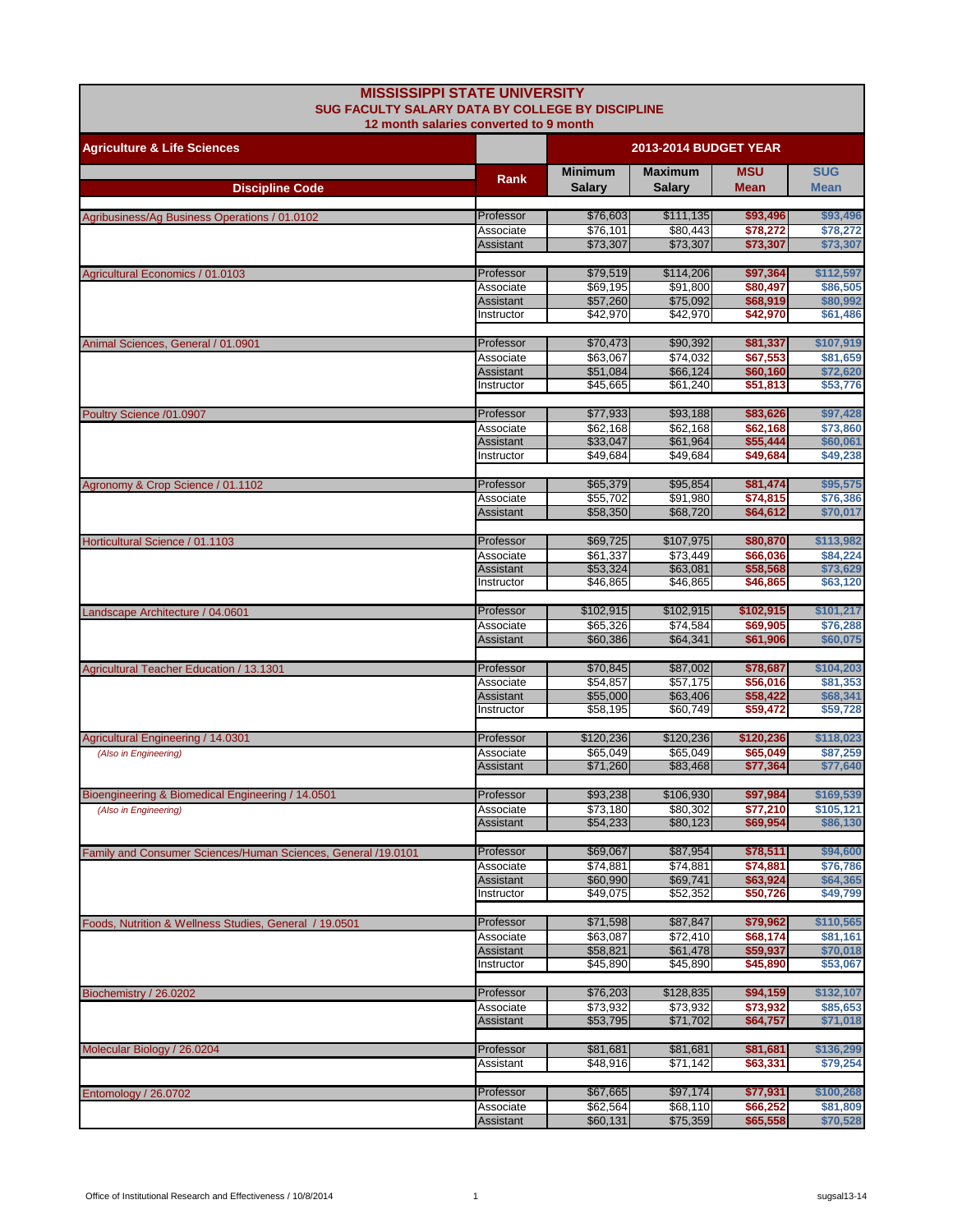| <b>SUG FACULTY SALARY DATA BY COLLEGE BY DISCIPLINE</b> | <b>MISSISSIPPI STATE UNIVERSITY</b><br>12 month salaries converted to 9 month |                                 |                                 |                           |                           |
|---------------------------------------------------------|-------------------------------------------------------------------------------|---------------------------------|---------------------------------|---------------------------|---------------------------|
| <b>Architecture, Art &amp; Design</b>                   | <b>2013-2014 BUDGET YEAR</b>                                                  |                                 |                                 |                           |                           |
| <b>Discipline Code</b>                                  | <b>Rank</b>                                                                   | <b>Minimum</b><br><b>Salary</b> | <b>Maximum</b><br><b>Salary</b> | <b>MSU</b><br><b>Mean</b> | <b>SUG</b><br><b>Mean</b> |
| Architecture / 04.0201                                  | Professor                                                                     | \$78,261                        | \$93,826                        | \$85,141                  | \$113,838                 |
|                                                         | Associate                                                                     | \$61,504                        | \$62,757                        | \$62,130                  | \$80,644                  |
|                                                         | Assistant                                                                     | \$55,000                        | \$64,149                        | \$59,310                  | \$66,460                  |
| Visual & Performing Arts, General / 50.0101             | Professor                                                                     | \$61,631                        | \$79,311                        | \$65,629                  | \$91,355                  |
|                                                         | Associate                                                                     | \$52,024                        | \$74,934                        | \$59,237                  | \$70,913                  |
|                                                         | Assistant                                                                     | \$49,164                        | \$51,719                        | \$50,133                  | \$59,203                  |
| Interior Architecture / 04.0501                         | Associate                                                                     | \$59,162                        | \$59,162                        | \$59,162                  | \$72,718                  |
|                                                         | Assistant                                                                     | \$51,511                        | \$56,662                        | \$54,087                  | \$55,504                  |
|                                                         | Instructor                                                                    | \$45,124                        | \$45,124                        | \$45,124                  | \$52,722                  |
| Construction Management / 52.2001                       | Assistant                                                                     | \$68,000                        | \$80.694                        | \$72,936                  | \$74,012                  |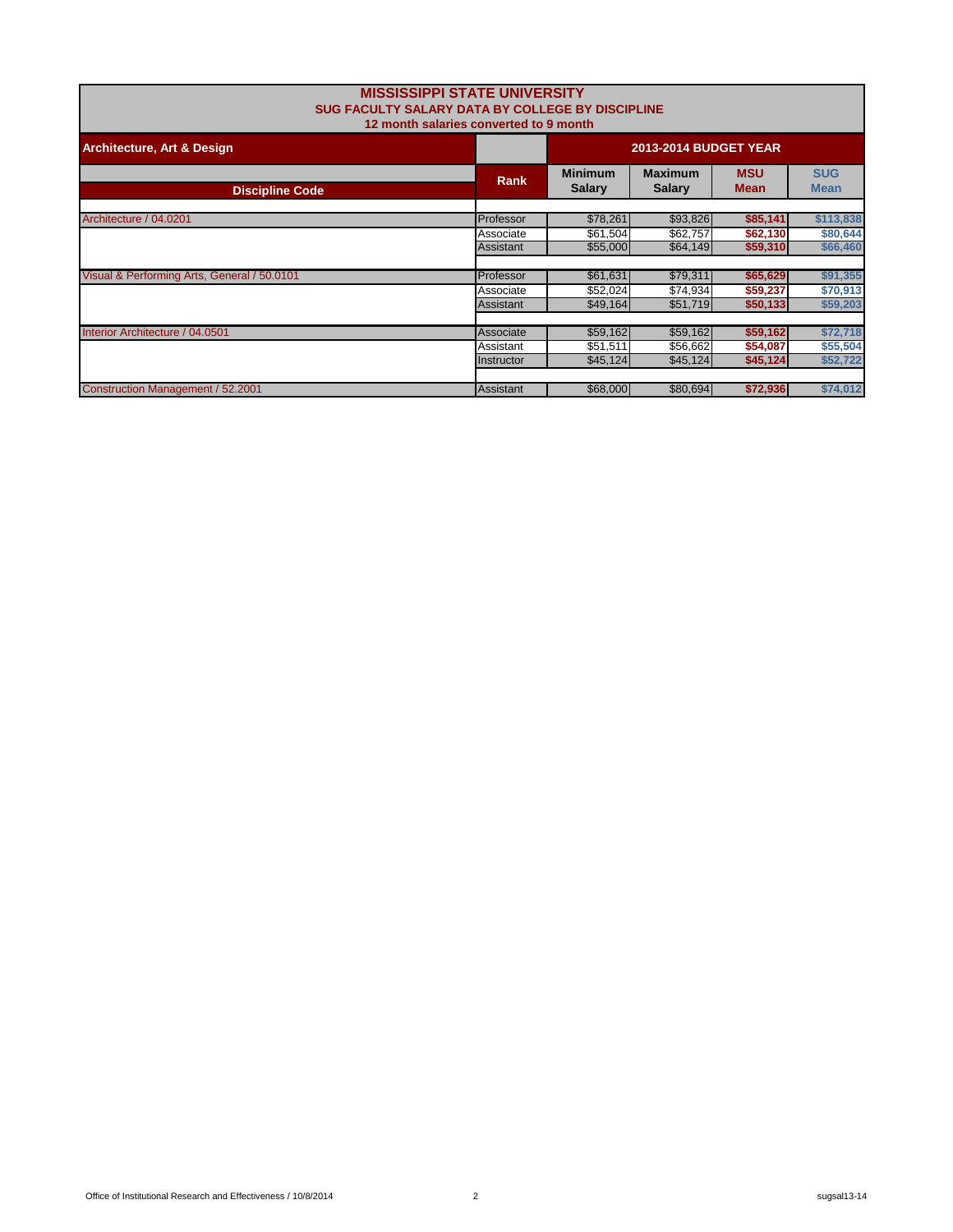| <b>MISSISSIPPI STATE UNIVERSITY</b><br>SUG FACULTY SALARY DATA BY COLLEGE BY DISCIPLINE |                                |                                 |                          |                           |                           |
|-----------------------------------------------------------------------------------------|--------------------------------|---------------------------------|--------------------------|---------------------------|---------------------------|
| 12 month salaries converted to 9 month<br><b>2013-2014 BUDGET YEAR</b>                  |                                |                                 |                          |                           |                           |
| <b>Arts &amp; Sciences</b>                                                              |                                |                                 |                          |                           |                           |
| <b>Discipline Code</b>                                                                  | Rank                           | <b>Minimum</b><br><b>Salary</b> | Maximum<br><b>Salary</b> | <b>MSU</b><br><b>Mean</b> | <b>SUG</b><br><b>Mean</b> |
|                                                                                         |                                |                                 |                          |                           |                           |
| Speech Communication & Rhetoric / 09.0101                                               | Professor                      | \$71,435                        | \$108,886                | \$88,713                  | \$104,275                 |
|                                                                                         | Associate<br><b>Assistant</b>  | \$62,779<br>\$45,000            | \$78,309<br>\$58,929     | \$67,561<br>\$54,696      | \$75,181<br>\$63,004      |
|                                                                                         | Instructor                     | \$34,926                        | \$48,102                 | \$39,537                  | \$40,556                  |
| Foreign Language & Literatures, General / 16.0101                                       | Professor                      | \$84,292                        | \$86,778                 | \$85,535                  | \$93,579                  |
|                                                                                         | Associate                      | \$53,632                        | \$64,390                 | \$56,144                  | \$68,122                  |
|                                                                                         | <b>Assistant</b>               | \$50,380                        | \$51,511                 | \$50,828                  | \$58,212                  |
|                                                                                         | Instructor                     | \$26,000                        | \$34,870                 | \$30,716                  | \$39,659                  |
| English Language & Literature, General / 23.0101                                        | Professor                      | \$69,625                        | \$89,374                 | \$79,499                  | \$105,778                 |
|                                                                                         | Associate                      | \$55,114                        | \$76,522                 | \$59,617                  | \$72,435                  |
|                                                                                         | <b>Assistant</b><br>Instructor | \$50,000<br>\$30,000            | \$56,328<br>\$48,629     | \$51,680<br>\$32,605      | \$60,512<br>\$39,279      |
|                                                                                         |                                |                                 |                          |                           |                           |
| Biology/Biological Sciences, General / 26.0101                                          | Professor<br>Associate         | \$84,757<br>\$66,397            | \$113,784<br>\$94,533    | \$94,537<br>\$73,868      | \$118,695<br>\$81.515     |
|                                                                                         | <b>Assistant</b>               | \$55,000                        | \$62,783                 | \$60,181                  | \$70,925                  |
|                                                                                         | Instructor                     | \$43,000                        | \$49,353                 | \$45,424                  | \$44,625                  |
| Mathematics, General / 27.0101                                                          | Professor                      | \$71,268                        | \$114,447                | \$86,056                  | \$113,680                 |
|                                                                                         | Associate                      | \$60,966                        | \$74,611                 | \$66,459                  | \$78,519                  |
|                                                                                         | <b>Assistant</b>               | \$48,056                        | \$70,320                 | \$62,302                  | \$71,729                  |
|                                                                                         | Instructor                     | \$34,340                        | \$36,679                 | \$36,149                  | \$42,992                  |
| Philosophy / 38.0101                                                                    | Professor                      | \$73,757                        | \$95,834                 | \$84,220                  | \$105,749                 |
|                                                                                         | Assistant<br>Instructor        | \$45,000<br>\$29,423            | \$55,350<br>\$37,000     | \$51,838<br>\$34,043      | \$58,800<br>\$37,103      |
|                                                                                         |                                |                                 |                          |                           |                           |
| Chemistry, General / 40.0501                                                            | Professor                      | \$80,324                        | \$156,757                | \$108,657                 | \$134,355                 |
|                                                                                         | Associate<br>Assistant         | \$67,135<br>\$58,916            | \$80,000<br>\$81,281     | \$72,568<br>\$70,223      | \$83,933<br>\$71,666      |
|                                                                                         | Instructor                     | \$47,840                        | \$52,000                 | \$50,210                  | \$47,018                  |
| Geology/Earth Science, General / 40.0601                                                | Professor                      | \$63,826                        | \$99,876                 | \$84,476                  | \$122,702                 |
|                                                                                         | Associate                      | \$60,711                        | \$86,405                 | \$65,720                  | \$84,600                  |
|                                                                                         | <b>Assistant</b>               | \$56,639                        | \$56,639                 | \$56,639                  | \$73,867                  |
|                                                                                         | Instructor                     | \$35,068                        | \$44,097                 | \$39,702                  | \$43,954                  |
| Physics, General / 40.0801                                                              | Professor                      | \$76,381                        | \$114,369                | \$86,583                  | \$122,110                 |
|                                                                                         | Associate                      | \$65,474                        | \$69,716                 | \$67,404                  | \$83,378                  |
|                                                                                         | Assistant<br>Instructor        | \$54,765<br>\$45,613            | \$63,539<br>\$48,420     | \$59,636<br>\$46,824      | \$73,701<br>\$47,308      |
|                                                                                         |                                |                                 |                          |                           |                           |
| Psychology, General / 42.0101                                                           | Professor                      | \$95,208                        | \$115,062                | \$105,649                 | \$126,828                 |
|                                                                                         | Associate<br><b>Assistant</b>  | \$67,576<br>\$52,322            | \$76,530<br>\$67,473     | \$69,892<br>\$60,666      | \$79,099<br>\$69,388      |
|                                                                                         | Instructor                     | \$36,418                        | \$40,600                 | \$37,942                  | \$42,767                  |
| Public Administration / 44.0401                                                         | Professor                      | \$89,979                        | \$106,877                | \$98,428                  | \$150,451                 |
|                                                                                         | Associate                      | \$64,687                        | \$73,720                 | \$69,204                  | \$103,926                 |
|                                                                                         | Assistant                      | \$58,870                        | \$63,856                 | \$61,363                  | \$82,668                  |
|                                                                                         | Instructor                     | \$41,718                        | \$41,718                 | \$41,718                  | \$73,086                  |
| Social Work / 44.0701                                                                   | Professor                      | \$85,163                        | \$85,163                 | \$85,163                  | \$118,310                 |
|                                                                                         | Associate                      | \$64,314                        | \$64,314                 | \$64,314                  | \$75,178                  |
|                                                                                         | Assistant<br>Instructor        | \$55,825<br>\$40,600            | \$55,825<br>\$40,600     | \$55,825<br>\$40,600      | \$64,801<br>\$51,856      |
|                                                                                         |                                |                                 |                          |                           |                           |
| Anthropology / 45.0201                                                                  | Professor                      | \$74,039                        | \$89,437                 | \$82,837                  | \$111,335                 |
|                                                                                         | Associate<br><b>Assistant</b>  | \$64,153<br>\$54,254            | \$71,987<br>\$62,006     | \$69,179<br>\$59,358      | \$76,751<br>\$65,732      |
|                                                                                         |                                |                                 |                          |                           |                           |
| Political Science & Government, General / 45.1001                                       | Professor                      | \$87,472                        | \$112,942                | \$100,207                 | \$124,220                 |
|                                                                                         | Associate<br>Assistant         | \$64,448<br>\$59,885            | \$64,448<br>\$65,975     | \$64,448<br>\$62,324      | \$79,860<br>\$68,372      |
|                                                                                         | Instructor                     | \$36,800                        | \$61,643                 | \$45,671                  | \$43,999                  |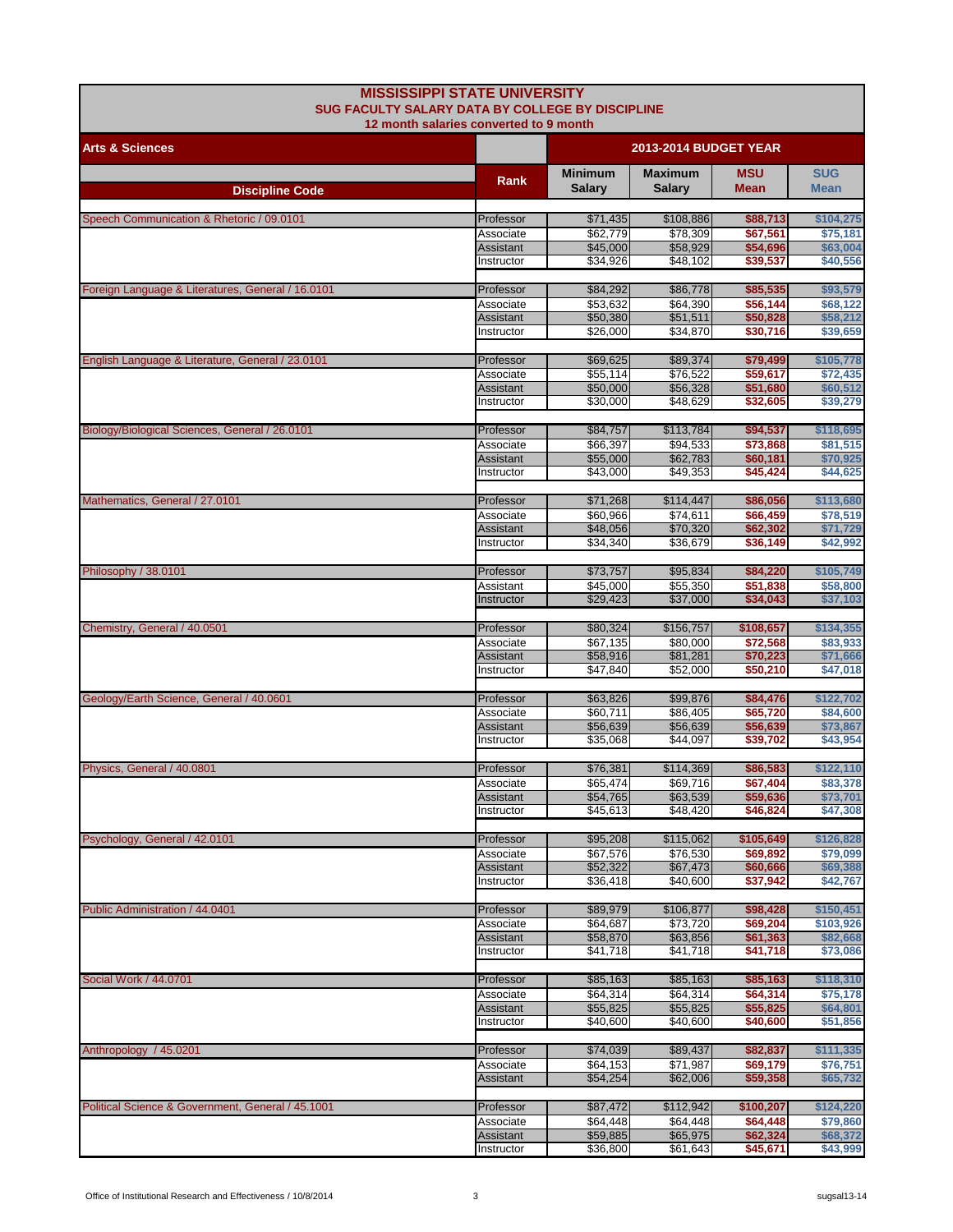| <b>MISSISSIPPI STATE UNIVERSITY</b><br>SUG FACULTY SALARY DATA BY COLLEGE BY DISCIPLINE<br>12 month salaries converted to 9 month |                              |                                 |                                 |                           |                           |  |  |
|-----------------------------------------------------------------------------------------------------------------------------------|------------------------------|---------------------------------|---------------------------------|---------------------------|---------------------------|--|--|
| <b>Arts &amp; Sciences</b>                                                                                                        | <b>2013-2014 BUDGET YEAR</b> |                                 |                                 |                           |                           |  |  |
| <b>Discipline Code</b>                                                                                                            | Rank                         | <b>Minimum</b><br><b>Salary</b> | <b>Maximum</b><br><b>Salary</b> | <b>MSU</b><br><b>Mean</b> | <b>SUG</b><br><b>Mean</b> |  |  |
|                                                                                                                                   |                              |                                 |                                 |                           |                           |  |  |
| Sociology / 45.1101                                                                                                               | Professor                    | \$78.721                        | \$100,630                       | \$91,466                  | \$121,616                 |  |  |
|                                                                                                                                   | Associate                    | \$70.491                        | \$88.426                        | \$80,382                  | \$76,894                  |  |  |
|                                                                                                                                   | Assistant                    | \$63,438                        | \$78,205                        | \$68,396                  | \$63,945                  |  |  |
|                                                                                                                                   | Instructor                   | \$40,000                        | \$45,675                        | \$42,092                  | \$41,708                  |  |  |
|                                                                                                                                   |                              |                                 |                                 |                           |                           |  |  |
| History, General / 54.0101                                                                                                        | Professor                    | \$92,183                        | \$119,080                       | \$101,181                 | \$111,674                 |  |  |
|                                                                                                                                   | Associate                    | \$58,125                        | \$67,831                        | \$64,742                  | \$73,682                  |  |  |
|                                                                                                                                   | Assistant                    | \$38,661                        | \$61,854                        | \$55,995                  | \$59,491                  |  |  |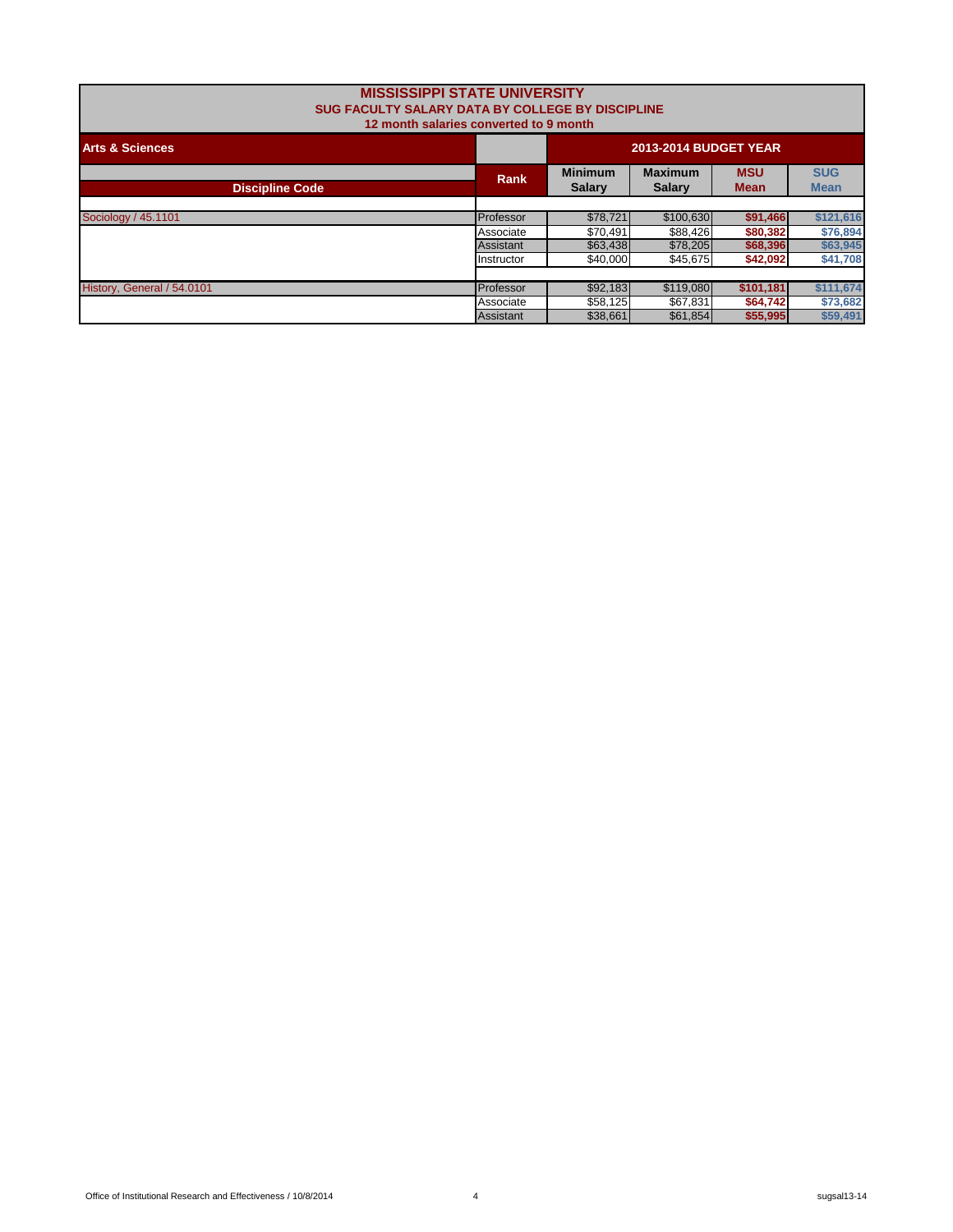| <b>MISSISSIPPI STATE UNIVERSITY</b><br><b>SUG FACULTY SALARY DATA BY COLLEGE BY DISCIPLINE</b><br>12 month salaries converted to 9 month |                                |                                 |                                 |                           |                           |
|------------------------------------------------------------------------------------------------------------------------------------------|--------------------------------|---------------------------------|---------------------------------|---------------------------|---------------------------|
| <b>Business</b>                                                                                                                          |                                |                                 | <b>2013-2014 BUDGET YEAR</b>    |                           |                           |
| <b>Discipline Code</b>                                                                                                                   | Rank                           | <b>Minimum</b><br><b>Salary</b> | <b>Maximum</b><br><b>Salary</b> | <b>MSU</b><br><b>Mean</b> | <b>SUG</b><br><b>Mean</b> |
|                                                                                                                                          |                                |                                 |                                 |                           |                           |
| Business Administration & Management, General / 52.0201                                                                                  | Professor                      | \$127,755                       | \$135,422                       | \$131,843                 | \$195,140                 |
|                                                                                                                                          | Associate                      | \$92,408                        | \$92,408                        | \$92,408                  | \$145,169<br>\$133,602    |
|                                                                                                                                          | <b>Assistant</b><br>Instructor | \$107,217<br>\$46,516           | \$114,259<br>\$56,113           | \$109,661<br>\$51,315     | \$69,097                  |
|                                                                                                                                          |                                |                                 |                                 |                           |                           |
| <b>Accounting / 52.0301</b>                                                                                                              | Professor                      | \$120,397                       | \$171,126                       | \$145,762                 | \$181,997                 |
|                                                                                                                                          | Associate                      | \$97,630                        | \$128,404                       | \$108,324                 | \$155,080                 |
|                                                                                                                                          | <b>Assistant</b>               | \$120,622                       | \$133.797                       | \$130,312                 | \$161.896                 |
|                                                                                                                                          | Instructor                     | \$66,971                        | \$66,971                        | \$66,971                  | \$76,804                  |
|                                                                                                                                          |                                |                                 |                                 |                           |                           |
| Business/Managerial Economics / 52.0601                                                                                                  | Professor                      | \$90,883                        | \$90,883                        | \$90,883                  | \$144,188                 |
|                                                                                                                                          | Associate                      | \$79.675                        | \$80.320                        | \$79,998                  | \$110,598                 |
|                                                                                                                                          | <b>Assistant</b>               | \$61,350                        | \$91,260                        | \$81,531                  | \$101.772                 |
|                                                                                                                                          | Instructor                     | \$59,500                        | \$59,500                        | \$59,500                  | \$70,091                  |
|                                                                                                                                          |                                |                                 |                                 |                           |                           |
| Finance, General / 52.0801                                                                                                               | Professor                      | \$125,426                       | \$170,062                       | \$147,744                 | \$193,936                 |
|                                                                                                                                          | Associate                      | \$147,303                       | \$160,178                       | \$152,171                 | \$163,308                 |
|                                                                                                                                          | Assistant                      | \$135,466                       | \$139,456                       | \$137,461                 | \$162,636                 |
|                                                                                                                                          | Instructor                     | \$57,988                        | \$90,838                        | \$74,413                  | \$80,701                  |
|                                                                                                                                          |                                |                                 |                                 |                           |                           |
| Management Information Systems, General / 52.1201                                                                                        | Professor                      | \$130,081                       | \$169,163                       | \$149,622                 | \$195,522                 |
|                                                                                                                                          | Associate                      | \$115,487                       | \$118,442                       | \$116,937                 | \$136,029                 |
|                                                                                                                                          | <b>Assistant</b>               | \$106,575                       | \$106,575                       | \$106,575                 | \$133,489                 |
|                                                                                                                                          | Instructor                     | \$51,385                        | \$51,385                        | \$51,385                  | \$60,993                  |
|                                                                                                                                          |                                |                                 |                                 |                           |                           |
| Marketing/Marketing Management, General / 52.1401                                                                                        | Professor                      | \$85,997                        | \$126,812                       | \$112,339                 | \$182,209                 |
|                                                                                                                                          | Associate                      | \$85,190                        | \$127,795                       | \$110,955                 | \$134,342                 |
|                                                                                                                                          | <b>Assistant</b>               | \$122,936                       | \$128,601                       | \$125,769                 | \$128,797                 |
|                                                                                                                                          | Instructor                     | \$49,631                        | \$53,830                        | \$51,759                  | \$69,888                  |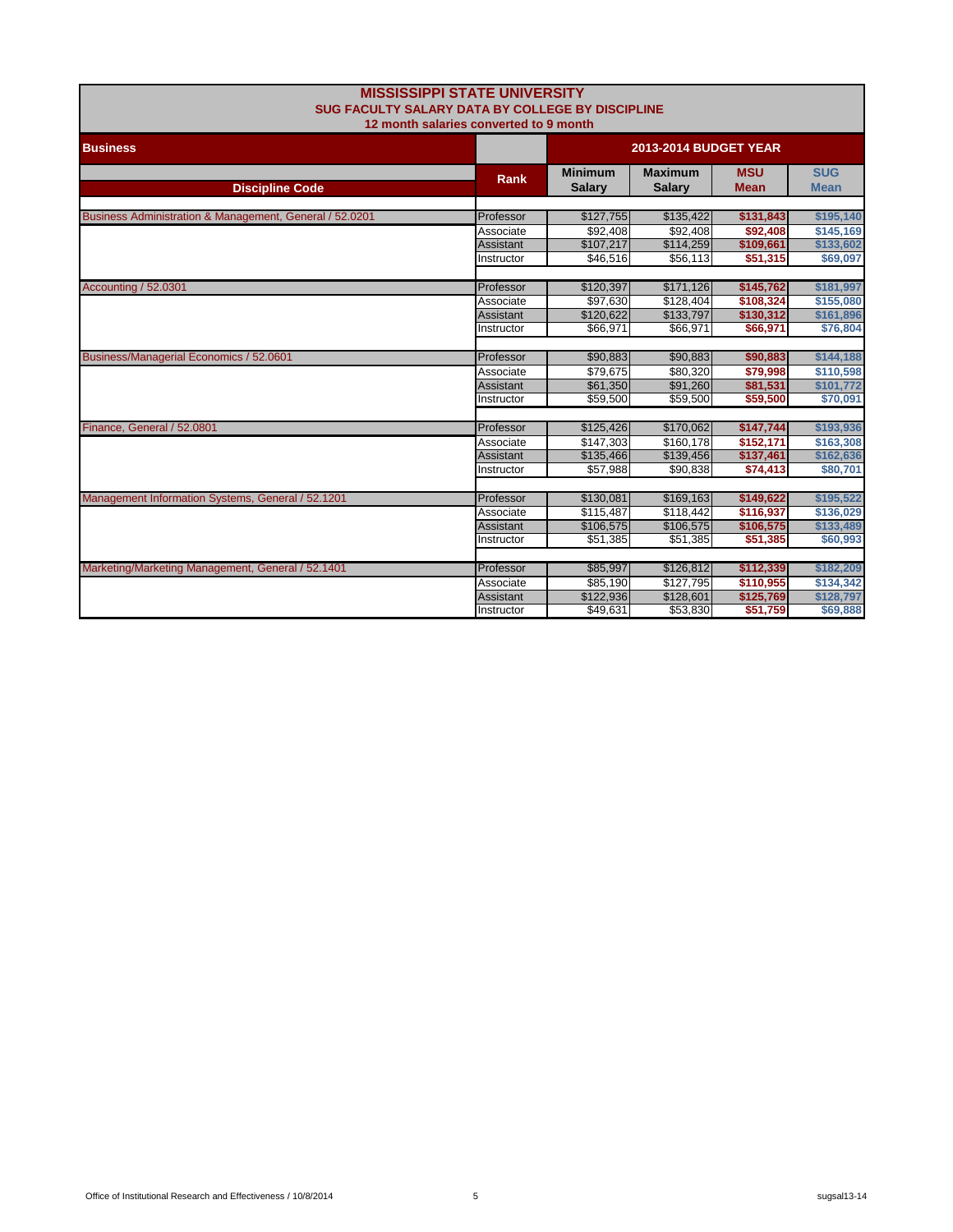| <b>MISSISSIPPI STATE UNIVERSITY</b><br>SUG FACULTY SALARY DATA BY COLLEGE BY DISCIPLINE |                                |                              |                      |                      |                      |  |
|-----------------------------------------------------------------------------------------|--------------------------------|------------------------------|----------------------|----------------------|----------------------|--|
| 12 month salaries converted to 9 month                                                  |                                |                              |                      |                      |                      |  |
| <b>Education</b>                                                                        |                                | <b>2013-2014 BUDGET YEAR</b> |                      |                      |                      |  |
|                                                                                         |                                | <b>Minimum</b>               | <b>Maximum</b>       | <b>MSU</b>           | <b>SUG</b>           |  |
| <b>Discipline Code</b>                                                                  | <b>Rank</b>                    | <b>Salary</b>                | Salary               | <b>Mean</b>          | <b>Mean</b>          |  |
|                                                                                         |                                |                              |                      |                      |                      |  |
| Educational Leadership & Administration / 13.0401                                       | Professor                      | \$75,476                     | \$103,982            | \$85,652             | \$113,774            |  |
|                                                                                         | Associate                      | \$62,233                     | \$65,157             | \$63,615             | \$76,293             |  |
|                                                                                         | Assistant                      | \$50,089                     | \$50,089             | \$50,089             | \$65,830             |  |
| Community College Education / 13.0407                                                   | Associate                      | \$61,213                     | \$66,652             | \$63,932             | \$63,932             |  |
|                                                                                         | Assistant                      | \$58,554                     | \$65,914             | \$62,234             | \$62,234             |  |
|                                                                                         |                                |                              |                      |                      |                      |  |
| Special Education & Teaching / 13.1001                                                  | Professor                      | \$76,548                     | \$77,273             | \$76,911             | \$104,560            |  |
|                                                                                         | Assistant                      | \$55,550                     | \$58,363             | \$56,957             | \$60,668             |  |
|                                                                                         |                                |                              |                      |                      |                      |  |
| Counselor Education / 13.1101                                                           | Professor                      | \$80,219                     | \$97,326             | \$87,807             | \$106,016            |  |
|                                                                                         | Associate                      | \$60,345                     | \$65,000             | \$62,708             | \$76,104             |  |
|                                                                                         | Assistant                      | \$54,358                     | \$58,639             | \$56,429             | \$64,896             |  |
|                                                                                         | Instructor                     | \$33,046                     | \$44,558             | \$37,651             | \$37,049             |  |
| Elementary Education / 13.1202                                                          | Professor                      | \$77,888                     | \$94,070             | \$85,979             | \$94,258             |  |
|                                                                                         | Associate                      | \$62,447                     | \$64,272             | \$63,360             | \$68,306             |  |
|                                                                                         | <b>Assistant</b>               | \$55,250                     | \$57,120             | \$56,185             | \$57,986             |  |
|                                                                                         | Instructor                     | \$42,925                     | \$48,189             | \$44,987             | \$46,939             |  |
|                                                                                         |                                |                              |                      |                      |                      |  |
| Secondary Education / 13.1205                                                           | Professor                      | \$76,663                     | \$76,663             | \$76,663             | \$97,844             |  |
|                                                                                         | Associate                      | \$63,052                     | \$63,855             | \$63,454             | \$70,799             |  |
|                                                                                         | <b>Assistant</b>               | \$51,765                     | \$57,630             | \$55,929             | \$58,912             |  |
|                                                                                         | Instructor                     | \$34,356                     | \$47,280             | \$39,527             | \$39,589             |  |
| Music Teacher Education / 13.1312                                                       |                                | \$62,224                     | \$94,213             |                      | \$76,042             |  |
|                                                                                         | Professor                      | \$50,733                     | \$65,303             | \$71,377<br>\$55,803 | \$56,066             |  |
|                                                                                         | Associate<br><b>Assistant</b>  | \$43,000                     | \$65,869             | \$49,850             | \$49,497             |  |
|                                                                                         | Instructor                     | \$40,662                     | \$67,135             | \$51,763             | \$49,322             |  |
|                                                                                         |                                |                              |                      |                      |                      |  |
| Physical Education Teaching & Coaching / 13.1314                                        | Professor                      | \$74,172                     | \$94,649             | \$84,411             | \$94,631             |  |
|                                                                                         | Associate                      | \$59,325                     | \$64.793             | \$62,644             | \$73,589             |  |
|                                                                                         | Assistant                      | \$54,500                     | \$62,848             | \$58,488             | \$60,491             |  |
|                                                                                         | Instructor                     | \$34,304                     | \$45,676             | \$39,869             | \$46,435             |  |
|                                                                                         |                                |                              |                      |                      |                      |  |
| Teacher Education & Professional Development, Specific Subject Areas, Other / 13.1399   | Professor                      | \$82,168                     | \$97,679             | \$87,831             | \$100,740            |  |
|                                                                                         | Associate                      | \$62,821                     | \$63,998             | \$63,262             | \$75,587             |  |
|                                                                                         | <b>Assistant</b><br>Instructor | \$53,250<br>\$36,992         | \$61,637<br>\$50,207 | \$55,571<br>\$44,593 | \$62,869<br>\$44,593 |  |
|                                                                                         |                                |                              |                      |                      |                      |  |
| Educational Psychology / 42.2806                                                        | Professor                      | \$92,499                     | \$101,469            | \$96,984             | \$105,456            |  |
|                                                                                         | Associate                      | \$62,629                     | \$62,629             | \$62,629             | \$70,412             |  |
|                                                                                         | <b>Assistant</b>               | \$50,116                     | \$74,221             | \$58,175             | \$62,702             |  |
|                                                                                         | Instructor                     | \$50,329                     | \$50,329             | \$50,329             | \$49,389             |  |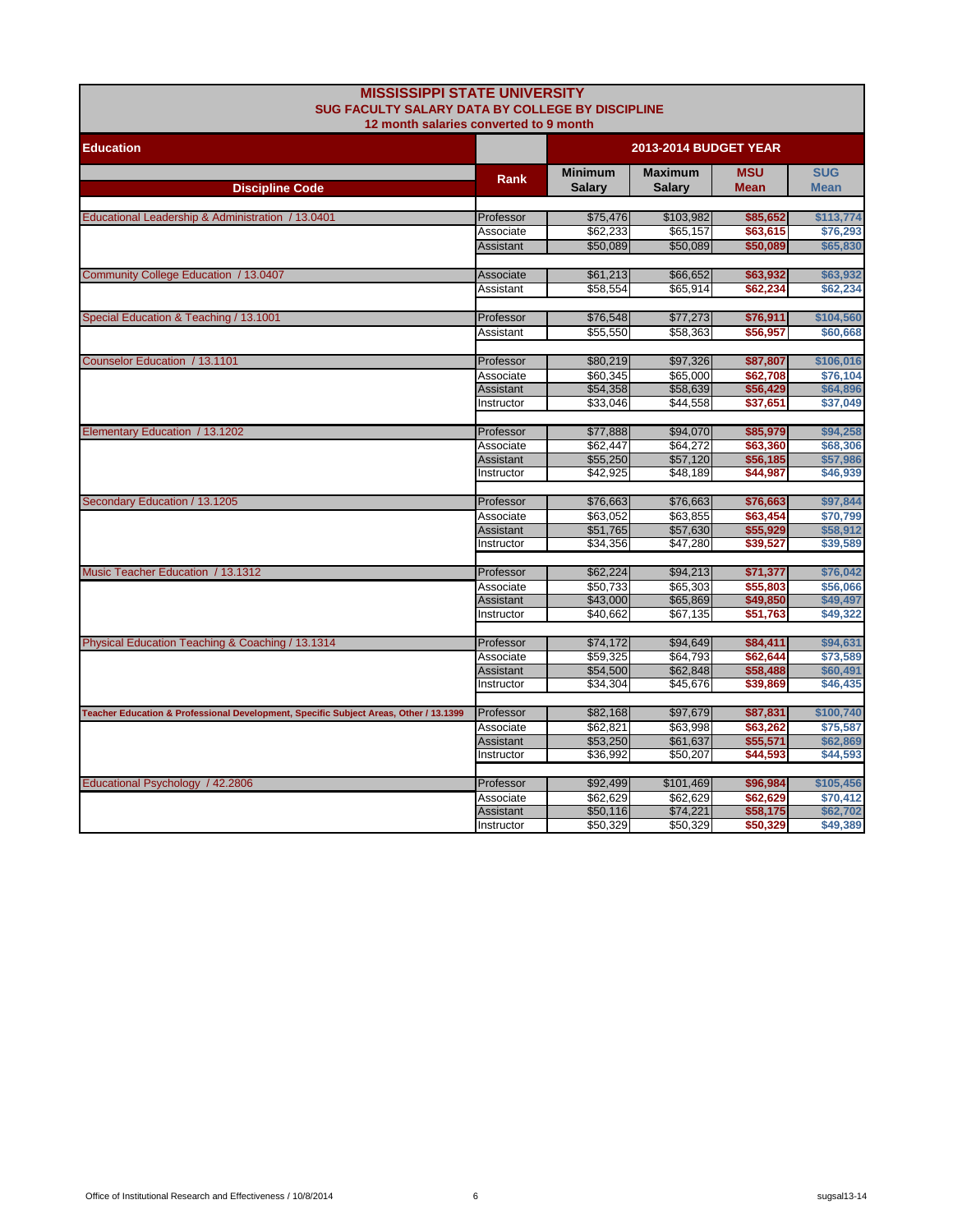| <b>MISSISSIPPI STATE UNIVERSITY</b><br><b>SUG FACULTY SALARY DATA BY COLLEGE BY DISCIPLINE</b><br>12 month salaries converted to 9 month |                  |                                 |                                 |                           |                           |
|------------------------------------------------------------------------------------------------------------------------------------------|------------------|---------------------------------|---------------------------------|---------------------------|---------------------------|
| <b>Engineering</b>                                                                                                                       |                  | <b>2013-2014 BUDGET YEAR</b>    |                                 |                           |                           |
| <b>Discipline Code</b>                                                                                                                   | Rank             | <b>Minimum</b><br><b>Salary</b> | <b>Maximum</b><br><b>Salary</b> | <b>MSU</b><br><b>Mean</b> | <b>SUG</b><br><b>Mean</b> |
|                                                                                                                                          |                  |                                 |                                 |                           |                           |
| Computer & Information Sciences / 11.0101                                                                                                | Professor        | \$100,726                       | \$113,808                       | \$106,975                 | \$153,551                 |
|                                                                                                                                          | Associate        | \$90,679                        | \$95,973                        | \$93,090                  | \$107,739                 |
|                                                                                                                                          | <b>Assistant</b> | \$54,806                        | \$85,648                        | \$75,321                  | \$92,484                  |
|                                                                                                                                          | Instructor       | \$45,570                        | \$72,000                        | \$54,605                  | \$55,445                  |
| Aerospace Engineering / 14.0201                                                                                                          | Professor        | \$101,762                       | \$125,787                       | \$110,649                 | \$148,116                 |
|                                                                                                                                          | Associate        | \$87,095                        | \$111,633                       | \$99,234                  | \$102,442                 |
|                                                                                                                                          | Assistant        | \$70,552                        | \$76,259                        | \$73,850                  | \$87,737                  |
|                                                                                                                                          | Instructor       | \$45,000                        | \$90,900                        | \$59,300                  | \$58,883                  |
| Agricultural Engineering / 14.0301                                                                                                       | Professor        | \$120,236                       | \$120,236                       | \$120,236                 | \$118,023                 |
| (Also in Ag & Life Sciences)                                                                                                             | Associate        | \$65,049                        | \$65,049                        | \$65,049                  | \$87,259                  |
|                                                                                                                                          | Assistant        | \$71,260                        | \$83,468                        | \$77,364                  | \$77,640                  |
| Bioengineering & Biomedical Engineering / 14.0501                                                                                        | Professor        | \$93,238                        | \$106,930                       | \$97,984                  | \$169,539                 |
| (Also in Ag & Life Sciences)                                                                                                             | Associate        | \$73,180                        | \$80,302                        | \$77,210                  | \$105,121                 |
|                                                                                                                                          | Assistant        | \$54,233                        | \$80,123                        | \$69,954                  | \$86,130                  |
|                                                                                                                                          |                  |                                 |                                 |                           |                           |
| Chemical Engineering / 14.0701                                                                                                           | Professor        | \$101,955                       | \$120,178                       | \$111,067                 | \$150,973                 |
|                                                                                                                                          | Associate        | \$86,751                        | \$103,423                       | \$93,548                  | \$99,769                  |
|                                                                                                                                          | <b>Assistant</b> | \$33,004                        | \$80,358                        | \$62,787                  | \$87,935                  |
| Civil Engineering / 14.0801                                                                                                              | Professor        | \$101,934                       | \$139,123                       | \$121,227                 | \$136,649                 |
|                                                                                                                                          | Associate        | \$81,318                        | \$90,989                        | \$87,456                  | \$95,308                  |
|                                                                                                                                          | <b>Assistant</b> | \$80,753                        | \$84,245                        | \$82,565                  | \$84,578                  |
| Computer Engineering / 14.0901                                                                                                           | Associate        | \$87,044                        | \$93,608                        | \$90,326                  | \$97,776                  |
|                                                                                                                                          | Assistant        | \$70,000                        | \$94,694                        | \$84,869                  | \$86,617                  |
|                                                                                                                                          |                  |                                 |                                 |                           |                           |
| Electrical & Electronics Engineering / 14.1001                                                                                           | Professor        | \$103,713                       | \$143,755                       | \$116,180                 | \$145,328                 |
|                                                                                                                                          | Associate        | \$85,509                        | \$115,753                       | \$97,448                  | \$101,228                 |
|                                                                                                                                          | Assistant        | \$52,586                        | \$89,124                        | \$78,350                  | \$90,266                  |
|                                                                                                                                          | Instructor       | \$50,987                        | \$50,987                        | \$50,987                  | \$61,542                  |
| Mechanical Engineering / 14.1901                                                                                                         | Professor        | \$98,714                        | \$137,530                       | \$117,756                 | \$141,577                 |
|                                                                                                                                          | Associate        | \$89,846                        | \$99,612                        | \$94,729                  | \$96,510                  |
|                                                                                                                                          | <b>Assistant</b> | \$49,080                        | \$86,230                        | \$74,694                  | \$85,670                  |
|                                                                                                                                          | Instructor       | \$56,840                        | \$56,840                        | \$56,840                  | \$66,766                  |
| Industrial Engineering / 14.3501                                                                                                         | Professor        | \$104,998                       | \$110,838                       | \$108,338                 | \$142,798                 |
|                                                                                                                                          | Associate        | \$85,526                        | \$92,672                        | \$87,980                  | \$99,088                  |
|                                                                                                                                          | <b>Assistant</b> | \$64,630                        | \$82,013                        | \$76,789                  | \$84,087                  |
|                                                                                                                                          |                  |                                 |                                 |                           |                           |
| Industrial Technology/Technician / 15.0612                                                                                               | Associate        | \$61,614                        | \$61,614                        | \$61,614                  | \$61,614                  |
|                                                                                                                                          | Instructor       | \$36,837                        | \$44,530                        | \$39,578                  | \$39,578                  |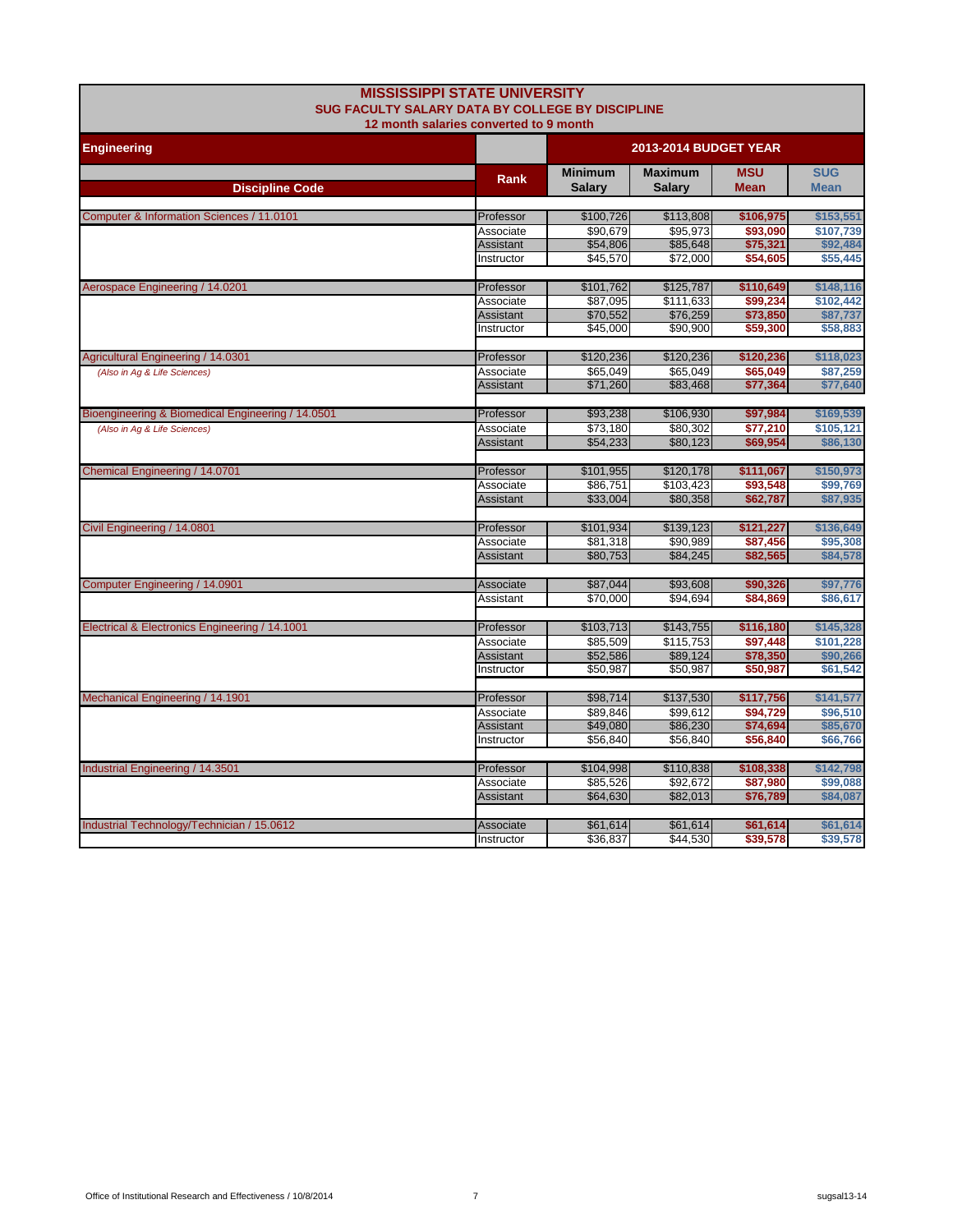| <b>MISSISSIPPI STATE UNIVERSITY</b><br>SUG FACULTY SALARY DATA BY COLLEGE BY DISCIPLINE<br>12 month salaries converted to 9 month |                              |                                 |                                 |                           |                           |  |
|-----------------------------------------------------------------------------------------------------------------------------------|------------------------------|---------------------------------|---------------------------------|---------------------------|---------------------------|--|
| <b>Forest Resources</b>                                                                                                           | <b>2013-2014 BUDGET YEAR</b> |                                 |                                 |                           |                           |  |
| <b>Discipline Code</b>                                                                                                            | <b>Rank</b>                  | <b>Minimum</b><br><b>Salary</b> | <b>Maximum</b><br><b>Salary</b> | <b>MSU</b><br><b>Mean</b> | <b>SUG</b><br><b>Mean</b> |  |
| Forestry, General / 03.0501                                                                                                       | Professor                    | \$72,657                        | \$108,502                       | \$81,325                  | \$100,359                 |  |
|                                                                                                                                   | Associate                    | \$66,215                        | \$74,949                        | \$69,747                  | \$78,869                  |  |
|                                                                                                                                   | Assistant                    | \$53,968                        | \$69,188                        | \$60,317                  | \$69,257                  |  |
| Wood Science & Wood Products/Pulp & Paper Technology / 03.0509                                                                    | Professor                    | \$73,708                        | \$108,706                       | \$86,509                  | \$91,518                  |  |
|                                                                                                                                   | Associate                    | \$62,638                        | \$63,541                        | \$63,089                  | \$69,985                  |  |
|                                                                                                                                   | Assistant                    | \$58,462                        | \$66,054                        | \$63,276                  | \$64,214                  |  |
|                                                                                                                                   |                              |                                 |                                 |                           |                           |  |
| Wildlife, Fish & Wildlands Science & Management / 03.0601                                                                         | Professor                    | \$73,045                        | \$113,615                       | \$86,324                  | \$87,245                  |  |
|                                                                                                                                   | Associate                    | \$57,509                        | \$79,467                        | \$69,092                  | \$67,918                  |  |
|                                                                                                                                   | <b>Assistant</b>             | \$59,080                        | \$71,061                        | \$61,665                  | \$60,763                  |  |
|                                                                                                                                   | Instructor                   | \$50,003                        | \$50,003                        | \$50,003                  | \$59,064                  |  |